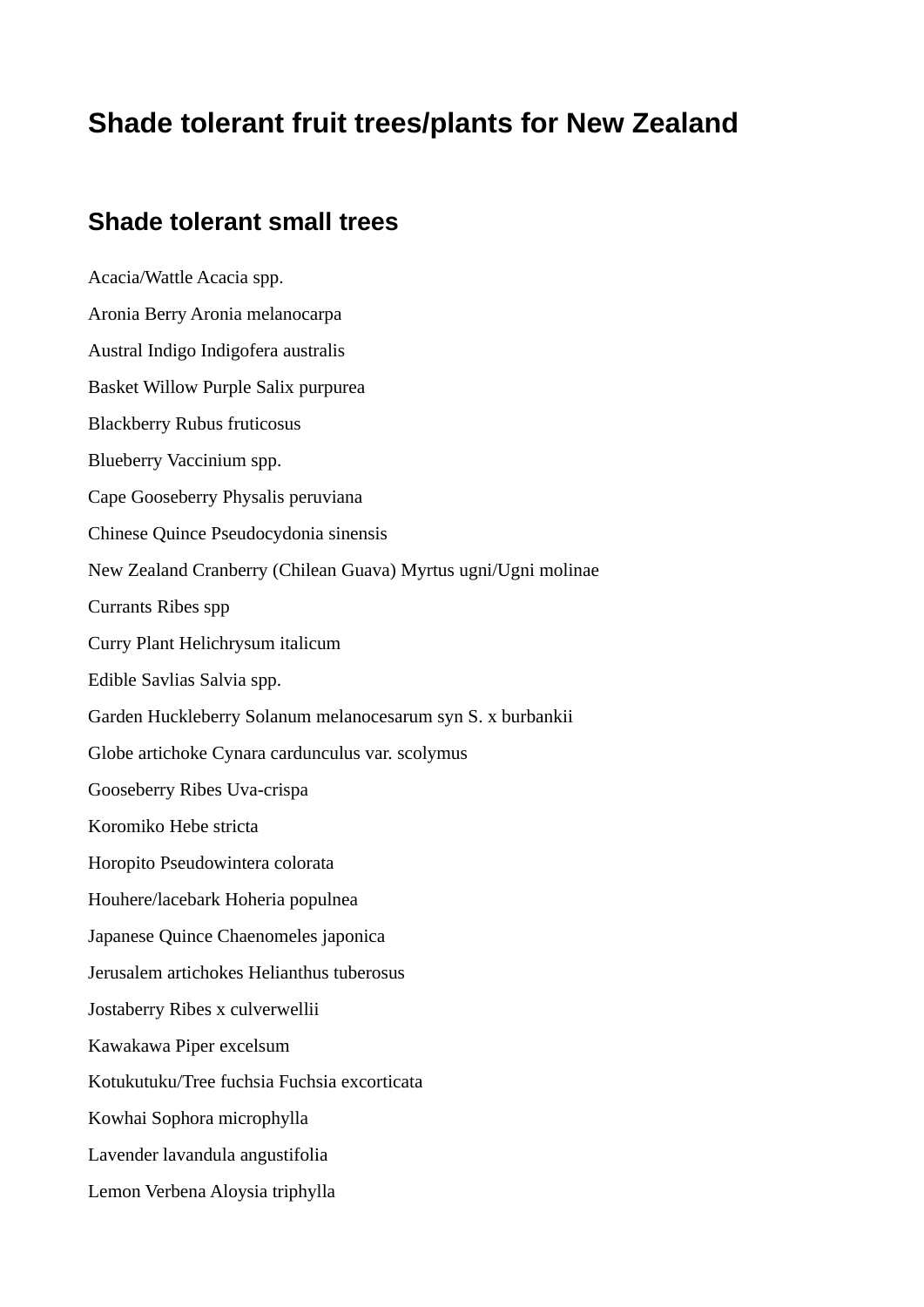Lupine Lupinus Makomako/wineberry Aristotelia serrata Manuka Leptospermum scoparium Mountain Marigold Tagetes lemmonii Perennial Basil Ocimum gratissimum Purple Chokeberry Aronia prunifolia Raspberry Rubus spp. River Mint Mentha australis Rose Rosa Scented Geraniums Pelargonium graveolens Sea buckthorn Hippophae rhamnoides Silver Berry Elaeagnus x ebbingeii Southernwood Artemisia abrotanum Tomatillo Physalis philadelphica Wormwood Artemisia absinthium Worcesterberry Ribes divaricatum

## **Shade Tolerant Herbs**

Asparagus Asparagus officinalis Balm Melissa officinalis Borage Borago officinalis Broad bean Vicia faba Buckwheat Fagopyrum esculentum Calendula Calendula officinalis Comfrey, Knitbone Symphytum officinale Day lilly *Hemerocallis* Dill Anethum graveolens Egyptian walking onions Allium  $\times$  proliferum Fennel Foeniculum vulgare French Sorrel Rumex scutatus Garden Mint Mentha sachalinensis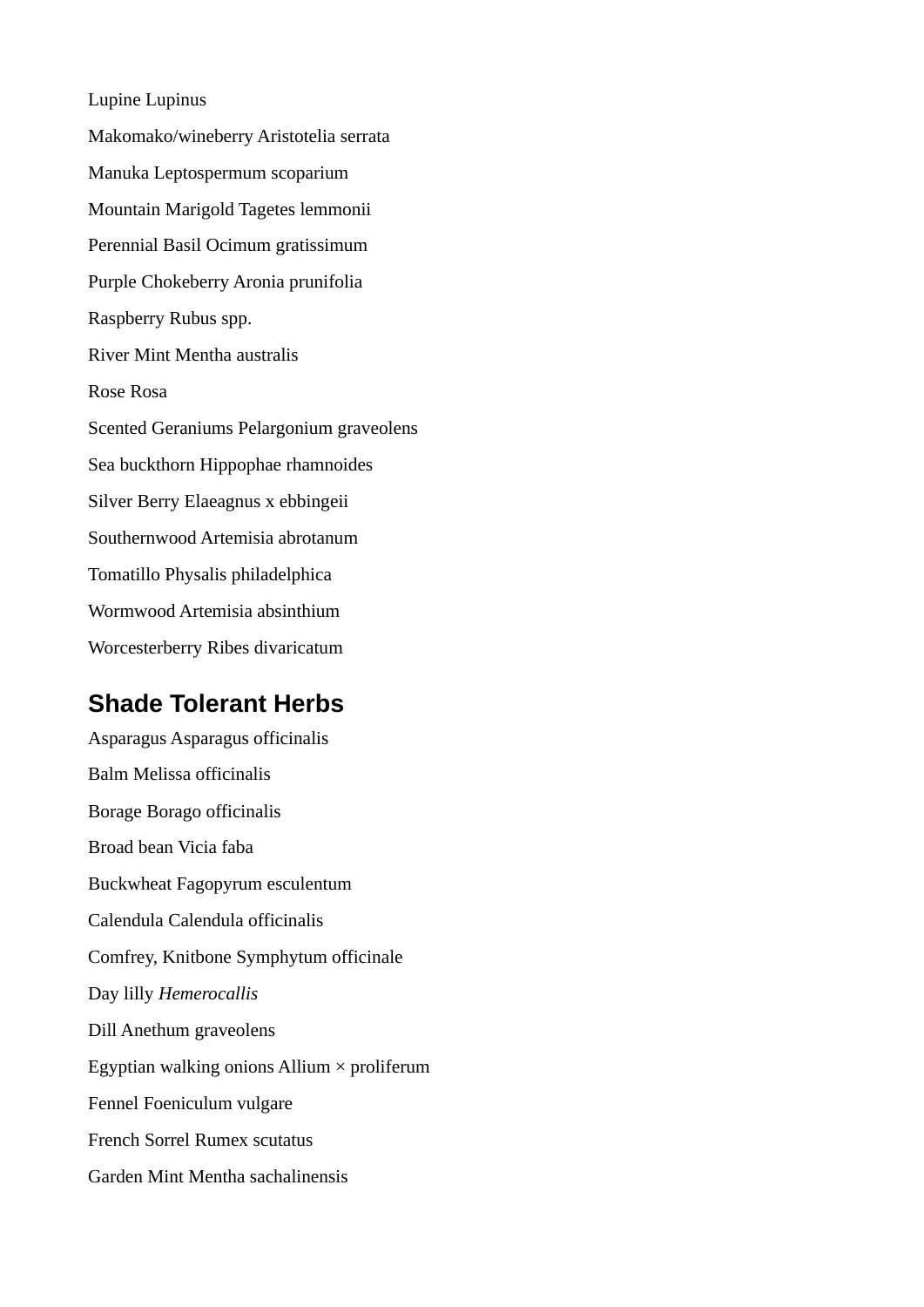Garlic Chives Allium tuberosum Globe Artichoke Cynara scolymus Hyssop Cynara cardunculus Lemongrass Cymbopogon spp Lovage Levisticum officinale Marigold Tagetes Mint Mentha spp. Nettle Urtica dioica Oregano Origanum vulgare Parsley Petroselinum spp. Perpetual/Perennial Spinach Beta vulgaris var. cicla Phacelia Phacelia Tanacetifolia Rhubarb Rheum rhabarbarum Sorrel Rumex acetosa Stevia Stevia rebaudiana Tansy Tanacetum vulgare Yarrow Achillea millefolium

## **Shade Tolerant Ground Cover**

Alpine Strawberries Fragaria x vesca Asparagus Asparagus officinalis Sweet Alyssum Lobularia maritima Basil Thyme Acinos arvensi Black Cumin Nigella Sativa Clover Trifolium Coral Pea Hardenbergia violacea Corsican Mint Mentha requienii Cranberry Vaccinium Oxycoccus spp. Creeping Oregon Grape Mahonia aquifolium Creeping Snowberry Gaultheria hispidula Creeping Thyme Thymus serpyllum